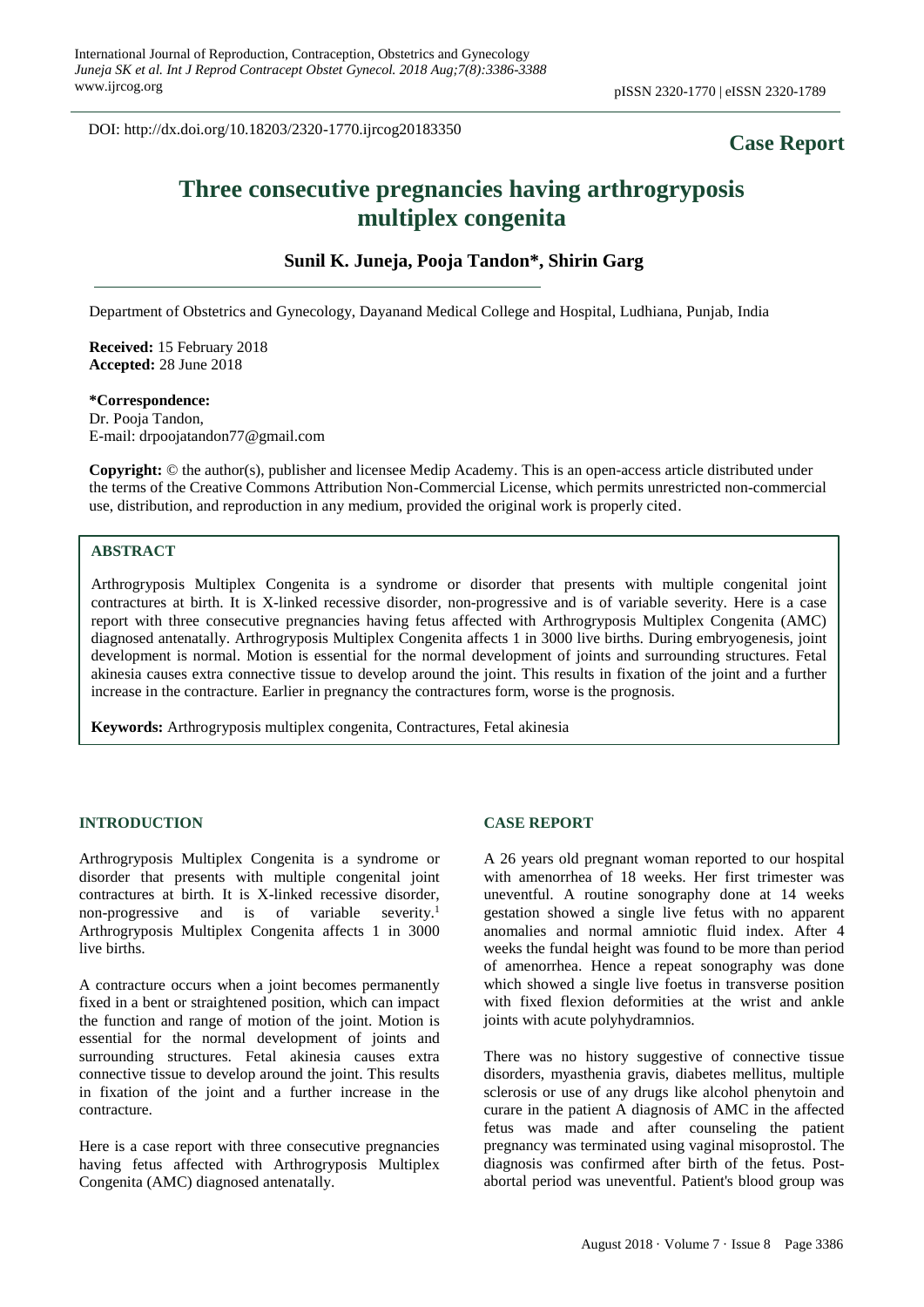B positive, her hemogram, VDRL, fasting blood sugar, TSH, renal function tests, TORCH profile, urine routine examination was within normal limits. The couple was advised to undergo chromosomal analysis, but they refused. Chromosomal analysis of the foetus and the autopsy was also refused. Patient was advised to take folic acid three months prior to next conception.

#### *Pregnancy no. 2*

The same patient reported after 16 months with amenorrhea of 18 weeks and 3 days. At 16 weeks an ultrasound was done which showed a single live fetus having flexion deformities at various joints suggestive of arthrogryposis. She was advised a repeat scan after 2 weeks which showed deformities of the upper and lower limbs, right hand-in fixed, acutely flexed position (cranially angulated). Right foot showed club foot deformity (Figure 1 and 2). Left hand did not exhibit individual finger movements.



**Figure 1: Fetus affected with AMC.**



**Figure 2: Affected right hand and foot.**

Patient was again counseled, and pregnancy was terminated. Chromosomal analysis of both parents was done and found to be normal. However, chromosomal analysis of the fetus and the autopsy was refused. Patient was advised to report early in pregnancy for antenatal care.

#### *Pregnancy no. 3*

Patient reported again after 10 months with amenorrhea of 19 weeks with a sonogram showing a live fetus of 18 weeks with left hand-fixed, in acutely flexed position. Right hand did not exhibit index finger movements. Left foot fixed with cranial angulation at ankle joint. The patient was explained about the prognosis, but she wanted to continue with the pregnancy and was lost to follow up.

#### **DISCUSSION**

Arthrogryposis Multiplex Congenita was first described in 1905 and affects 1 in 3000 live births. During embryogenesis, joint development is normal. Anything that inhibits normal joint movement before birth can result in joint contractures. Genetic and environmental factors have been implicated in development of contractures resulting from curtailed fetal movements.

Fetal akinesia can be caused by fetal neurogenic disorders, connective tissue disorders. Mother suffering from myotonic dystrophy, myasthenia gravis or multiple sclerosis may have an affected fetus. Maternal hyperthermia, viral infections, chronic oligohydramnios, uterine abnormalities (bicornuate / septate uterus), exposure to teratogens (drugs, alcohol, phenytoin, and curare) and trauma are associated risk factors. <sup>1</sup> Earlier in pregnancy the contractures form, worse is the prognosis.

Males are primarily affected in the X-linked recessive disorders. AMC is divided into three groups: amyoplasia, distal arthrogryposis and syndromic. Various characteristics of amyoplasia are severe joint contractures and muscle weakness. Distal arthrogryposis mainly involves the hands and feet. Types of arthrogryposis with a primary neurological or muscle disease belong to the syndromic group.<sup>2,3</sup>

Ultrasound can detect the syndrome in second or third trimester. The limbs showing decreased movements, presence of persistent breech or transverse lie are a high index of suspicion. Polyhydramnios may be associated due to defect in swallowing and is a poor prognostic sign. 4

The involved extremities are cylindrical, deformities are symmetrical, and deformity increases distally. Joint rigidity or dislocation may be present. Deep tendon reflexes may be absent. Muscle may be atrophic or absent. Jaw is usually hypoplastic. Craniofacial malformations, respiratory and cardiac problems may also be present. Children born with one or more joint contractures have abnormal fibrosis of the muscle tissue causing muscle shortening, and therefore are unable to perform active extension and flexion in the affected joint or joints.<sup>5</sup>